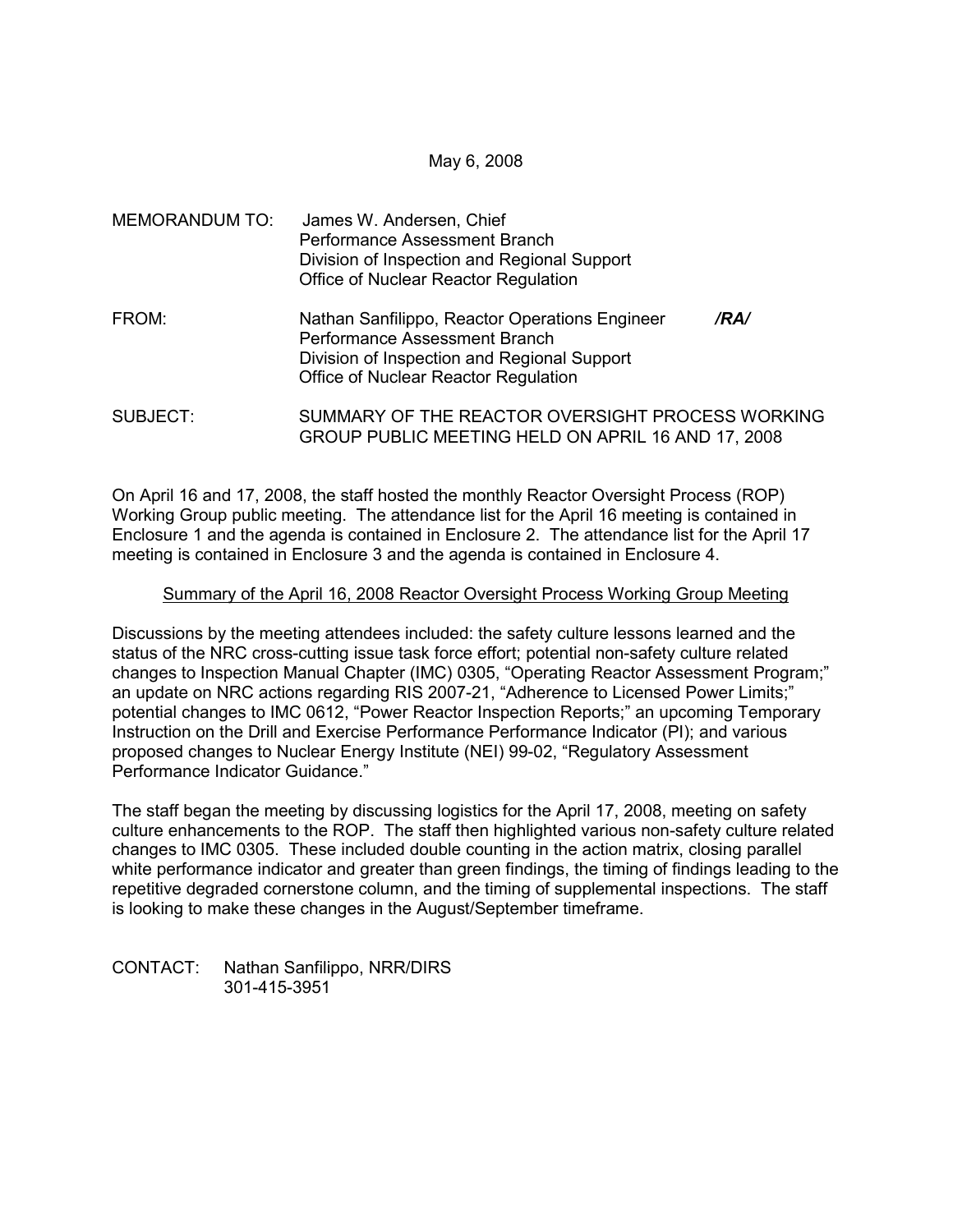### J. Andersen - 2 -

The staff also discussed some longer-term considerations for IMC 0305. These included: whether substantive cross cutting issues be accounted for in the action matrix; whether precursors should be used in the assessment process; the definition of column 4; whether greater than green PIs that go in and out should be held open until the supplemental inspection is completed; whether greater than green PIs can be closed after the supplemental inspection is complete; and the link between traditional enforcement and the action matrix.

NRC staff provided a status update of activities surrounding RIS 2007-21. The staff continues to draft guidance for plants that go above the maximum thermal power limits. NEI submitted their draft guidance on this issue. The staff will present its draft guidance during the May ROP meeting.

The staff discussed an effort to make changes and enhancements to IMC 0612. While no major changes are planned, the staff highlighted various updates to definitions, process improvements, and integration of the significant determination process/enforcement policy with IMC 0612. More specific proposed changes to IMC 0612 will be presented during the June ROP monthly meeting.

The staff introduced an upcoming Temporary Instruction (TI) regarding the Drill and Exercise Performance (DEP) PI. This TI will ask inspectors, during the next emergency preparedness baseline inspection, to gather each licensee's DEP PI data from the previous eight quarters and break the numbers down into opportunities for classifications, notifications, and protective action recommendations. Currently, DEP PI data is submitted summing all three areas together. The NRC staff is investigating whether poor performance in one area could be masked by increasing the opportunities in another area. Data collected will inform inspection practices going forward. This TI should be issued in May.

Staff and industry then discussed various changes to NEI 99-02. The NRC provided Enclosure 5 to propose clarifications to NEI 99-02 relating to the definition of "time of discovery" for the MSPI. NEI will consider this proposal and will further discuss these issues at the May ROP monthly meeting. Meeting participants also agreed to discuss the topics of emergency diesel generator test failures, mission times, and environmental unplanned power changes during the May ROP meeting.

NEI provided Enclosure 6 to propose clarifications to NEI 99-02 relating to maintenance-induced damage/issues found during post-maintenance testing prior to returning the component to functional status. Discussion ensued and the staff provided Enclosure 7 to respond to the industry's proposal. NEI will review the proposed changes and will further discuss these issues at the May ROP monthly meeting.

NEI provided Enclosure 8 to introduce a proposed change to the Emergency Response Organization (ERO) PI. This whitepaper will be discussed in detail during the May ROP meeting.

NEI provided Enclosure 9 to propose changes to IMC 0305 addressing protracted performance indicator results. The staff will consider this information as it moves forward with draft changes to IMC 0305.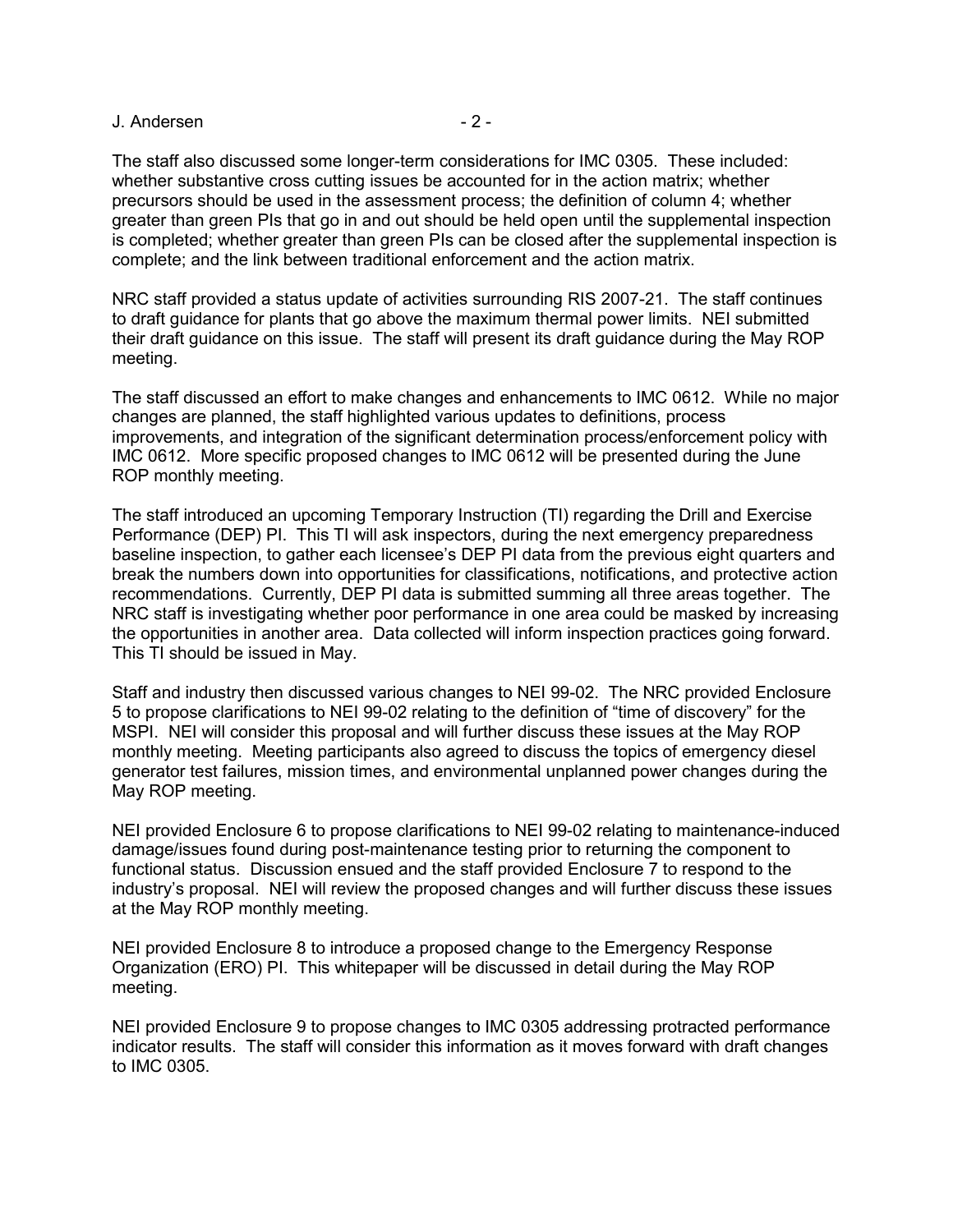J. Andersen - 3 -

The staff and NEI discussed the logistics of implementing changes to NEI 99-02. As changes to the guidance are mutually agreed upon, they will be introduced and approved as frequently asked questions (FAQs) in order to be implemented prior to the next revision of NEI 99-02. Recently agreed upon changes will appear in the May FAQ package.

The staff also described potential revisions to IMC 0608, "Performance Indicator Program," regarding the application of PIs for plants restarting from extended shutdown or for newly built plants. The staff will present these draft revisions at future ROP meetings.

A corrected FAQ Log from the March meeting is contained in Enclosure 10. The attendees then discussed open performance indicator FAQs as provided by NEI in Enclosure 11. FAQs 76.1, 76.2, and 76.3 were given final approval. The staff and industry reached tentative approval on FAQs 76.0, 77.0, 78.1, 79.0, 79.2, and 79.3. FAQ 80.1 was introduced and no decision was made. The NRC staff's proposed responses to FAQs 76.1, 76.2, 76.3, 79.0, and 79.3 are included as Enclosure 12.

TempNo. PI Topic Status Plant/ Co. 76.0 | IE03 | Discovery of an Off-normal condition Tentative Approval Quad Cities 76.1 IE03 Cladophora Algae Intrusion Event on 10/13 Final Approval | FitzPatrick 76.2 IE03 Cladophora Algae Intrusion Event on 11/6 Final Approval | FitzPatrick 76.3 | MS06 | EDG Pressure Switch Failure | Final Approval | Byron 77.0 | IE03 | Grassing Event | Tentative Approval Salem 78.1 | IE03 | Storm Induced Marine/Biological Intrusion **Tentative** Approval Diablo Canyon 79.0 | IE03 | Over-Voltage due to **Lightening Tentative** Approval Robinson 79.2 | IE03 | Threadfin Shad Run | Tentative Approval Browns Ferry 79.3 | IE03 | Historical Downpowers | Tentative Approval Browns Ferry 80.1 | IE01 | Reactor Power Indication | Introduced and Discussed Columbia

The status of the open draft FAQs are as follows:

An action item list compiled by NEI for tracking various ongoing issues of the working group is included as Enclosure 13.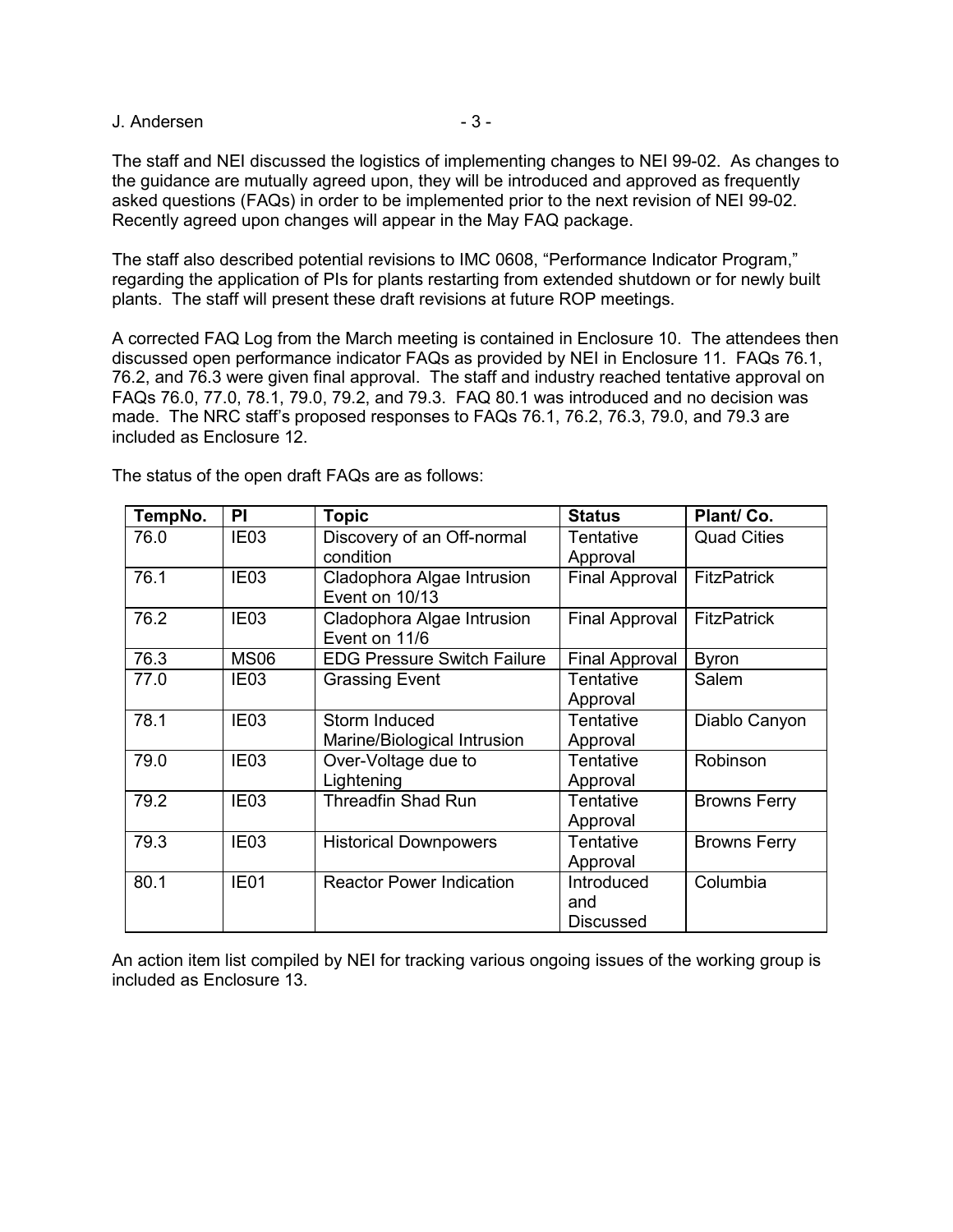#### J. Andersen - 4 -

### Summary of the April 17, 2008 Meeting on Safety Culture Enhancements to the Reactor Oversight Process

The purpose of the meeting was for the staff to provide draft changes in safety culture related ROP guidance documents and to obtain initial external stakeholder questions and comments. The meeting slides are included as Enclosure 14. The staff provided working drafts of IMC 0305, "Operating Reactor Assessment Program" and IP 95003, "Supplemental Inspection for Repetitive degraded Cornerstones, Multiple degraded Cornerstones, Multiple Yellow Inputs or One Red Input" (Enclosures 15 through 22). Enclosure 23 contains a staff provided summary of lessons learned inputs to the ROP safety culture assessment. The staff also provided an overview of intended safety culture related changes to IMC 0612, "Power Reactor Inspection Reports" and IP 71152, "Identification and Resolution of Problems." The draft changes and the reasons for proposing the changes were discussed with the external stakeholders.

Changes are proposed in IMC 0305 to provide for NRC consideration of additional follow-up actions in response to consecutive assessment letters issued with the same substantive crosscutting issue that has the same cross-cutting aspect. The more significant change to IP 95003 involves the proposed approach for the NRC to conduct a graded safety culture assessment. The NRC assessment scope and depth would result from an evaluation of the licensee thirdparty safety culture assessment methodology, implementation, and results.

NEI stated that the industry plans to develop a guidance document that will do the following: 1) capture the industry best practices for tracking and trending cross-cutting aspects, 2) provide guidance for licensees on what actions they should take when a substantive cross-cutting issue is identified at their plant, and 3) provide guidance for licensees on the methodology to conduct third party safety culture assessments and on the qualifications/independence of the assessors. NEI stated the desire to work with the staff as the guidance document is developed, in particular so that staff criteria and expectations for the third party safety culture assessment can be addressed. The goal is for the NRC to be able to endorse the guidance document.

The NRC expressed that they will be willing to work with industry as the industry develops the methodology guidance document as the staff sees the benefits of having an endorsed guidance document.

NEI expressed the belief that the use of focused problem identification and resolution inspections are an appropriate way to follow-up on substantive cross-cutting issues and to validate their closure. NEI questioned the appropriateness of assigning the safety culture components during supplemental inspection IP 95002, "Inspection of One Degraded Cornerstone or any Three White Inputs in a Strategic Performance Area," given the small inspection sample. NEI recommended removing the safety culture reviews from both IP 95001 and IP 95002.

NEI provided a chart, included as Enclosure 24, depicting the historical trend in the number of plants receiving substantive cross-cutting issues (NRC note - the gross number of cross-cutting themes was actually depicted) in relationship to the number of plants in the various columns of the ROP action matrix. NEI expressed a concern in the most recent assessment cycle with the marked increase with the number of substantive cross-cutting issues while on a national basis the overall fleet performance as measured by the number of plants in the licensee response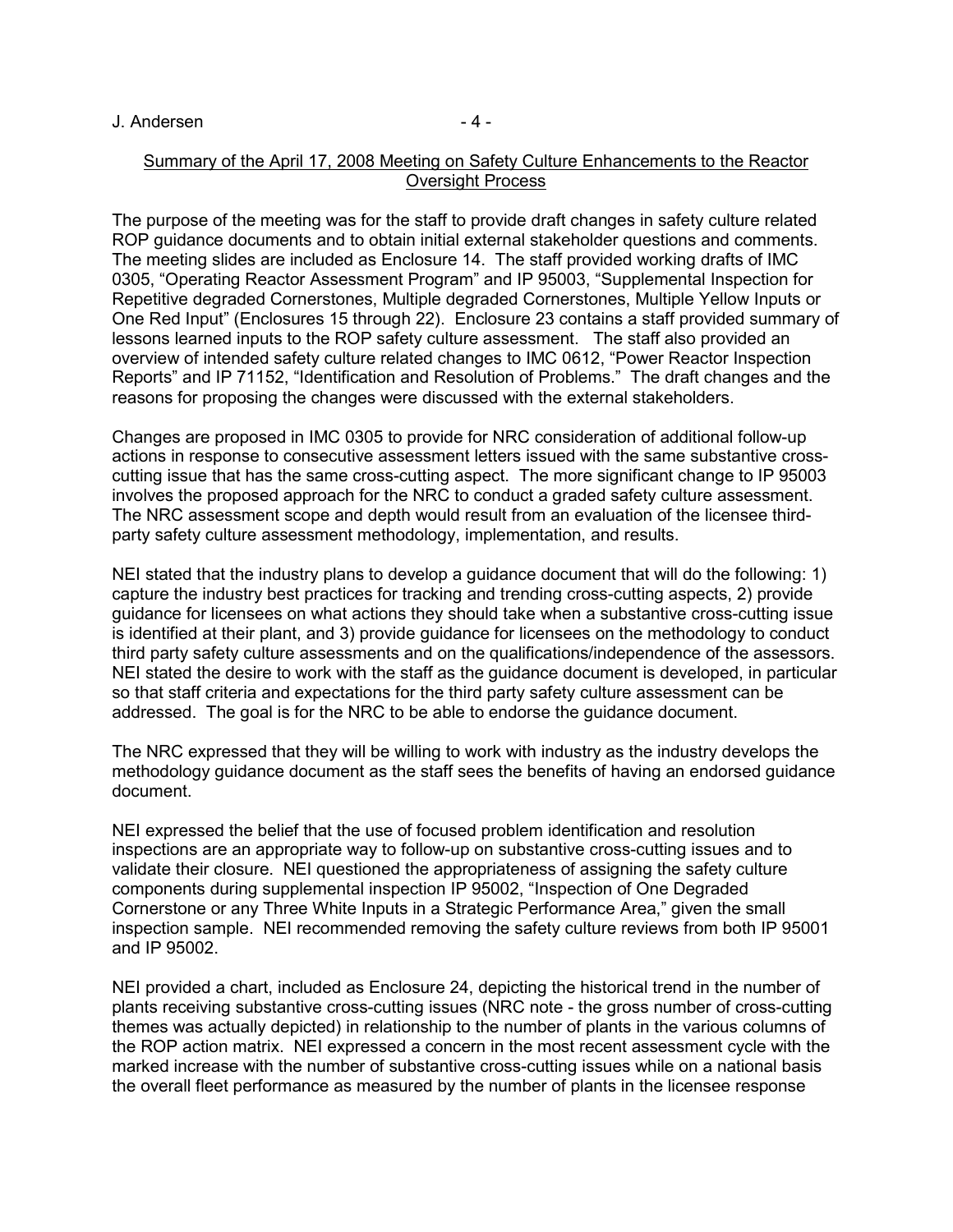#### J. Andersen - 5 -

column has improved. NEI questioned whether the substantive cross-cutting issues are yielding the desired insights on plant performance. NEI recognizes that the intent is to try to preclude declining performance which is hard to correlate with the available data. The staff indicated that they routinely self-evaluate whether the assessment process is functioning as intended.

Some of the initial comments on the IMC 0305 draft changes and the overview of the contemplated changes to the safety culture components included: 1) licensee causal analyses are typically carried out to the cross-cutting aspect level rather than at the cross-cutting component level, 2) the four "other" safety culture components were originally not included as cross-cutting components because of various constraints as described in Regulatory Issue Summary 2006-13, "Information on the Changes Made to the Reactor Oversight Process to More Fully Address Safety Culture," 3) the staff needs to consider carefully the substantive cross-cutting issue threshold given the large number of plants now receiving them, 4) need to consider whether special substantive cross-cutting issue thresholds are needed for multi-unit sites (need to consider how cross-cutting aspects are compiled on a plant and site basis), 5) improving the component definitions by eliminating duplication could lead to an increase in the number of substantive cross-cutting issues, and 6) staff needs to consider the effect of changes to the components on existing substantive cross-cutting issues and how to handle continuing issues after revisions are made.

The staff acknowledged that transition issues will need to be considered if a proposal is made to tag findings at the component level. If the staff develops approaches that are different from that described in RIS 2006-13, it is recognized that the changes in approach will need explanation. As part of its considerations the staff indicated that the threshold for a substantive cross-cutting issue would need to change if findings were tagged at the component level.

Some of the initial comments on the IP 95003 draft changes included: 1) need for clarification on the staff expectations for the qualification of licensee third party safety culture assessors and whether it is appropriate to expect the same qualifications as for NRC safety culture assessors, 2) given the large number of findings that can result from a typical IP 95003, participants questioned the appropriateness of assigning cross-cutting aspects to the large number of resultant findings, 3) a concern that licensees also need to perform safety culture assessments in accordance with INPO criteria and whether it was possible for the NRC and INPO to agree on the criteria to avoid duplication of effort, 4) if not well managed, the greater use of unresolved items could result in a lot of work for both the NRC and the industry, 5) the staff should consider the unintended consequences of allowing more unresolved items, 6) the staff should not implement a work around by allowing greater use of unresolved items, 7) suggested that the staff utilize information from licensee incentive programs to see if they encourage the appropriate behaviors instead of looking at individual performance appraisals to derive safety culture assessment insights, and 8) that the presence of inspectors and assessors, and their inprocess questions they ask of the licensee can add to the licensee burden and can influence the outcome of the licensee efforts and NRC conclusions/ assessments.

Some general initial comments included: 1) need for the staff to roll out guidance document changes in a methodical manner with regional training, 2) need inspectors to describe the logic why they didn't assign a cross-cutting aspect as stakeholders are owed that information, and 3) need for the staff to be very careful how NRC qualitative precursors are used in the assessment process as they are very subjective and can mean different things at different sites.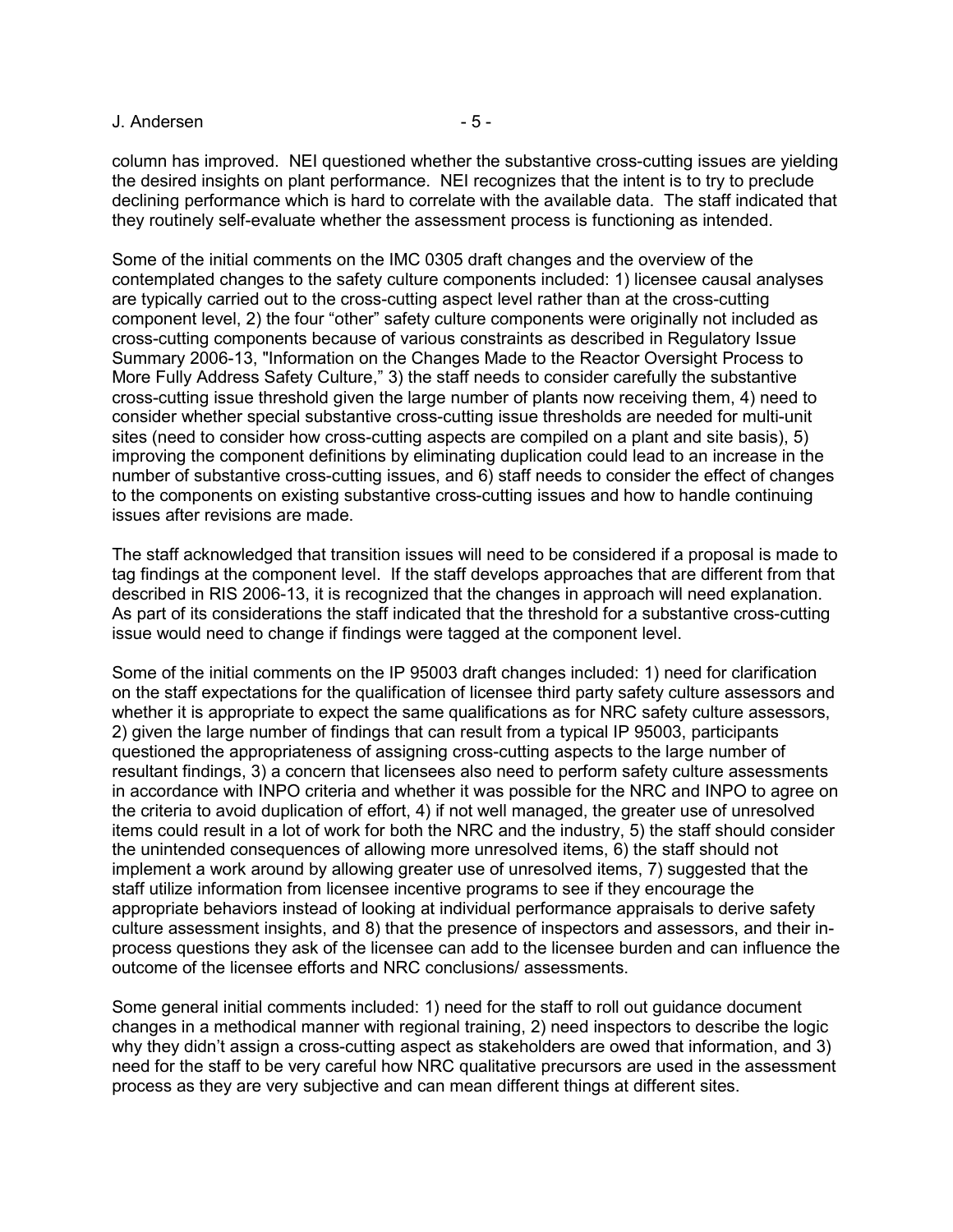J. Andersen - 6 -

The staff agreed that both internal inspector training and most likely workshops with the industry Regional Utility Groups will be appropriate for the next round of changes.

The staff indicated their tentative plans to present the remaining ROP safety culture draft document changes (IMC 0305 safety culture components, IMC 0612, IP 95001, IP 95002, and IP 71152) during an ROP monthly public meeting on May 14, 2008.

The staff agreed to extend the external stakeholder follow-up comment period for IP 95003 until May 23, 2008. The follow-up comment period for IMC 0305 (and the other safety culture related ROP guidance document changes) will be determined at the next public meeting when those draft changes will be discussed.

The staff thanked the external stakeholders for their participation and constructive initial comments on the draft guidance document changes.

The date for the next meeting of the ROP Working Group is May 14, 2008. Future ROP monthly meeting dates include June 18, 2008, July 16, 2008, and August 27, 2008.

Enclosures:

- 1. Attendance List April 16, 2008
- 2. Agenda April 16, 2008
- 3. Attendance List April 17, 2008
- 4. Agenda April 17, 2008
- 5. NRC Response to Proposed Change to NEI 99-02 to Address "time of discovery"
- 6. Proposed Change to NEI 99-02 to Address Failures Identified During PMT
- 7. NRC Response to Proposed Change to NEI 99-02 for PMT
- 8. NEI Whitepaper Proposing a Change to NEI 99-02 for the ERO PI
- 9. Proposed Guidance Change to IMC 0305 to Address Protracted PI Results
- 10. Corrected FAQ Log from March 2008
- 11. FAQ Log
- 12. NRC Proposed Responses to Various FAQs
- 13. NEI ROP Working Group Action List April 2008
- 14. April 17, 2008, Meeting Slides
- 15. Proposed Markup to Inspection Procedure 95003
- 16. Draft Enclosure 95003.02-A
- 17. Draft Enclosure 95003.02-B
- 18. Draft Enclosure 95003.02-C
- 19. Draft Enclosure 95003.02-D
- 20. Draft Enclosure 95003.02-E
- 21. Draft Enclosure 95003.02-F
- 22. Proposed Markup to Inspection Manual Chapter 0305
- 23. Lessons Learned Input for the ROP Safety Culture Evaluation
- 24. NEI ROP Action Matrix Placement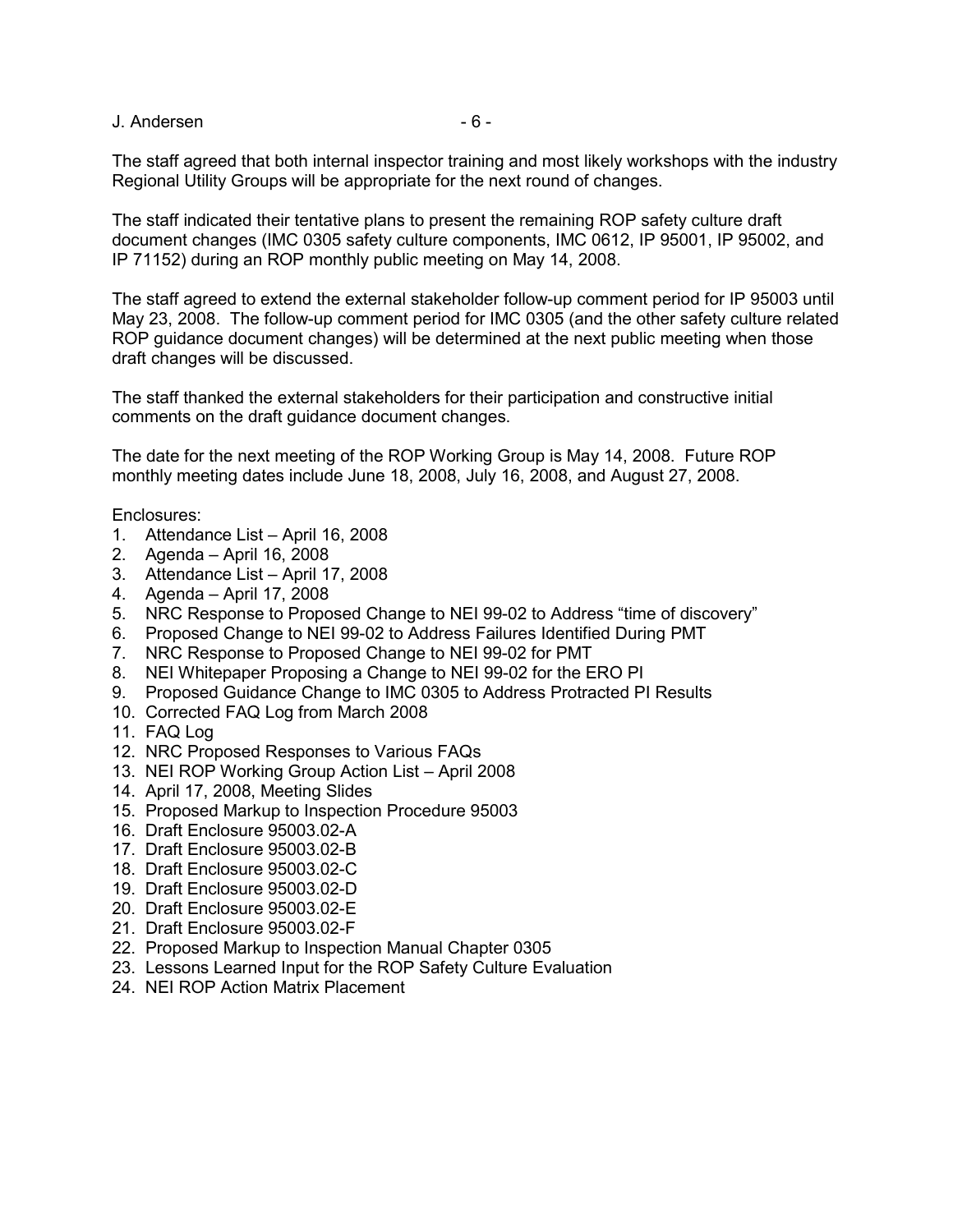The staff agreed that both internal inspector training and most likely workshops with the industry Regional Utility Groups will be appropriate for the next round of changes.

The staff indicated their tentative plans to present the remaining ROP safety culture draft document changes (IMC 0305 safety culture components, IMC 0612, IP 95001, IP 95002, and IP 71152) during an ROP monthly public meeting on May 14, 2008.

The staff agreed to extend the external stakeholder follow-up comment period for IP 95003 until May 23, 2008. The follow-up comment period for IMC 0305 (and the other safety culture related ROP guidance document changes) will be determined at the next public meeting when those draft changes will be discussed.

The staff thanked the external stakeholders for their participation and constructive initial comments on the draft guidance document changes.

The date for the next meeting of the ROP Working Group is May 14, 2008. Future ROP monthly meeting dates include June 18, 2008, July 16, 2008, and August 27, 2008.

Enclosures:

- 1. Attendance List April 16, 2008
- 2. Agenda April 16, 2008
- 3. Attendance List April 17, 2008
- 4. Agenda April 17, 2008
- 5. NRC Response to Proposed Change to NEI 99-02 to Address "time of discovery"
- 6. Proposed Change to NEI 99-02 to Address Failures Identified During PMT
- 7. NRC Response to Proposed Change to NEI 99-02 for PMT
- 8. NEI Whitepaper Proposing a Change to NEI 99-02 for the ERO PI
- 9. Proposed Guidance Change to IMC 0305 to Address Protracted PI Results
- 10. Corrected FAQ Log from March 2008
- 11. FAQ Log
- 12. NRC Proposed Responses to Various FAQs
- 13. NEI ROP Working Group Action List April 2008
- 14. April 17, 2008, Meeting Slides
- 15. Proposed Markup to Inspection Procedure 95003
- 16. Draft Enclosure 95003.02-A
- 17. Draft Enclosure 95003.02-B
- 18. Draft Enclosure 95003.02-C
- 19. Draft Enclosure 95003.02-D
- 20. Draft Enclosure 95003.02-E
- 21. Draft Enclosure 95003.02-F
- 22. Proposed Markup to Inspection Manual Chapter 0305
- 23. Lessons Learned Input for the ROP Safety Culture Evaluation
- 24. NEI ROP Action Matrix Placement

| ADAMS Accession No.: Package - ML081200480<br>Enclosure 6 - ML081200531 | Memo - ML081190536<br>Enclosure 7 - ML081200567          | Enclosure 5 - ML081200512<br>Enclosure 8 - ML081200541  |
|-------------------------------------------------------------------------|----------------------------------------------------------|---------------------------------------------------------|
| Enclosure 9 - ML081200593                                               | Enclosure 10 - ML081200546   Enclosure 11 - ML081200551  |                                                         |
| Enclosure 12 - ML081200555                                              |                                                          | Enclosure 13 - ML081200440   Enclosure 14 - ML081120420 |
| Enclosure 15 - ML081020491                                              | Enclosure 16 - ML081020608    Enclosure 17 - ML081020675 |                                                         |
| Enclosure 18 - ML081020682                                              | Enclosure 19 - ML081020688   Enclosure 20 - ML081020715  |                                                         |
| Enclosure 21 - ML081020821                                              | Enclosure 22 - ML081010224 Enclosure 23 - ML081010229    |                                                         |
| Enclosure 24 - ML081200605                                              |                                                          |                                                         |

| <b>DATE</b>   | 05/01/08    | 05/01/08 | 04/06/08  |
|---------------|-------------|----------|-----------|
| <b>NAME</b>   | NSanfilippo | TKobetz  | JAndersen |
| <b>OFFICE</b> | NRR/DIRS    | NRR/DIRS | NRR/DIRS  |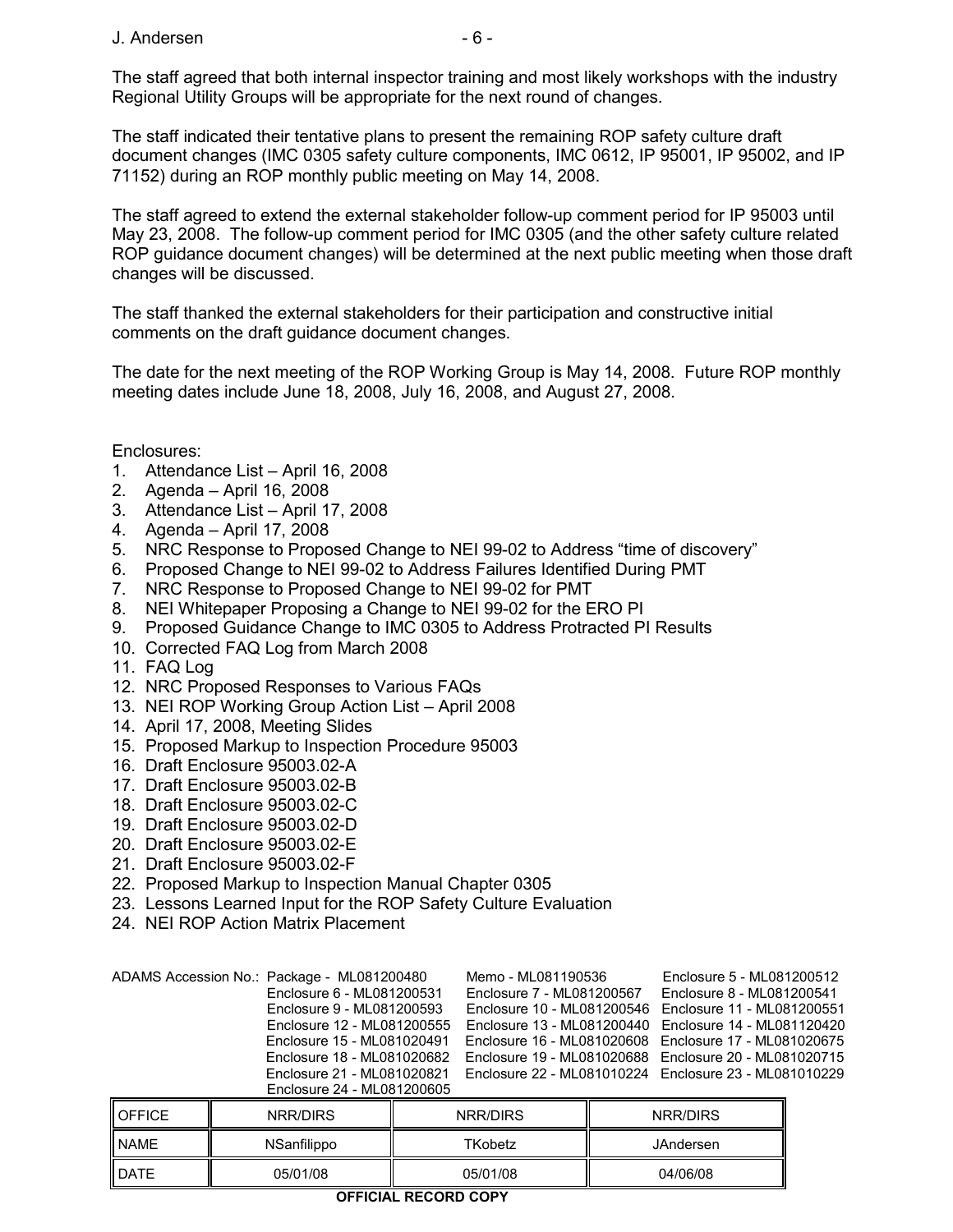Memo to James W. Andersen from Nathan T. Sanfilippo dated May 6, 2008

DISTRIBUTION: **PUBLIC DRoberts** ABoland DDube<br>AVegel ACampl<br>GShear PAppigr

ACampbell<br>PAppignani DChamberlain HChristensen RCaniano<br>ISchoenfeld LWert MGambero ISchoenfeld LWert MGamberoni<br>
JClifford KKennedy SWest JClifford KKennedy<br>
TPruett RCroteau RCroteau

AVegel ACampbell DAyres<br>
GShear PAppignani IPAB Distribution<br>
CPederson DLew IRIB Distribution IRIB Distribution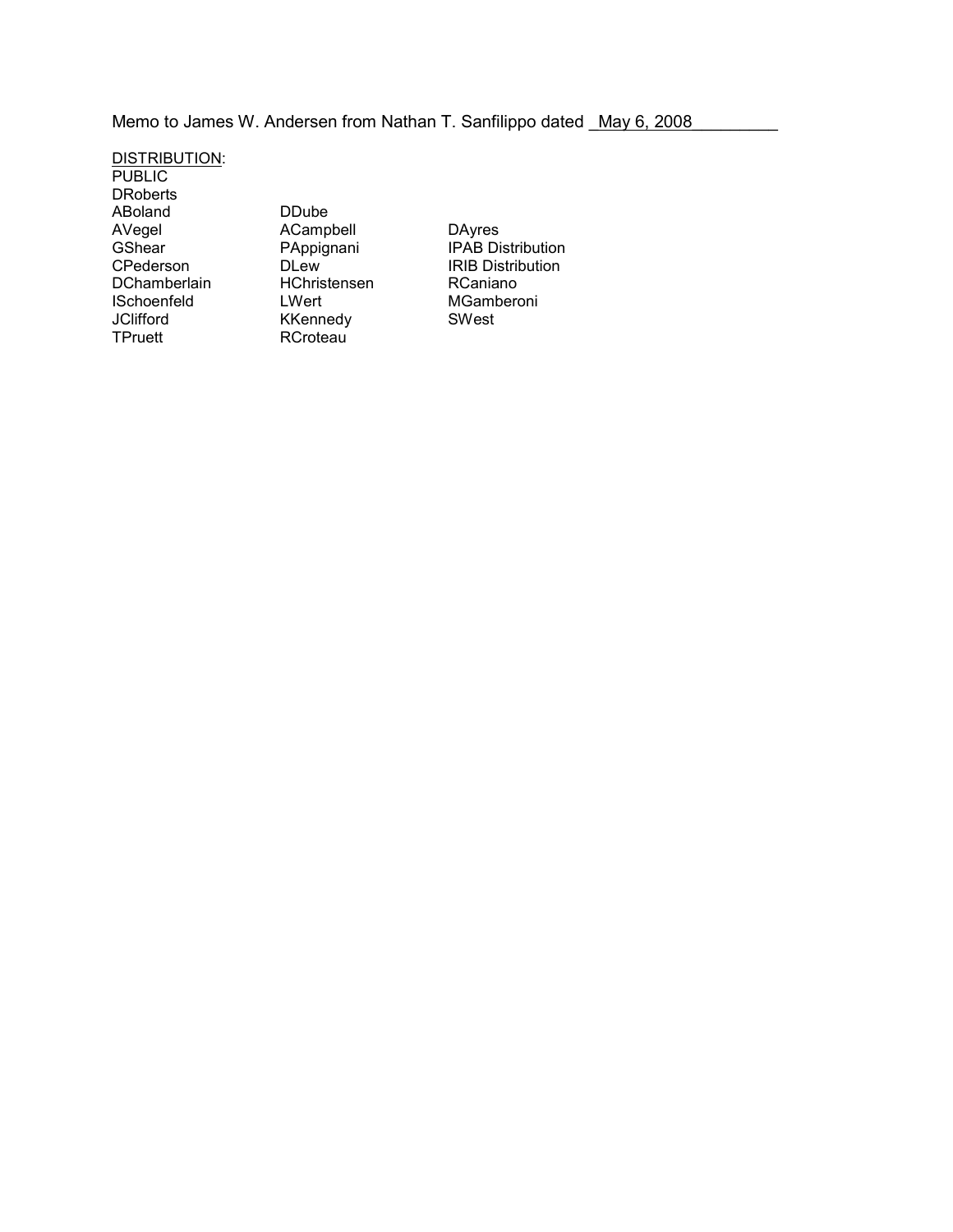# **ATTENDANCE LIST INDUSTRY/STAFF ROP PUBLIC MEETING April 16, 2008**

|                  | <b>NAME</b>           | <b>AFFILIATION</b>         |
|------------------|-----------------------|----------------------------|
| 1                | <b>John Butler</b>    | <b>NEI</b>                 |
| $\overline{2}$   | Sue Simpson           | <b>NEI</b>                 |
| 3                | Lenny Sueper          | <b>NMC</b>                 |
| 4                | <b>Randy Hart</b>     | <b>Duke</b>                |
| 5                | Duane Kanitz          | <b>STARS</b>               |
| 6                | Al Haeger             | Exelon                     |
| $\overline{7}$   | Robin Ritzman         | <b>FENOC</b>               |
| 8                | <b>Fred Mashburn</b>  | <b>TVA</b>                 |
| 9                | <b>Bob Gramm</b>      | <b>NRC</b>                 |
| $10-10$          | Jim Peschel           | <b>FPL</b>                 |
| 11               | <b>Bryan Ford</b>     | Entergy                    |
| 12 <sup>12</sup> | Don Hickman           | <b>NRC</b>                 |
|                  | 13 Tim Kobetz         | <b>NRC</b>                 |
| 14               | Nathan Sanfilippo     | <b>NRC</b>                 |
| 15 <sup>7</sup>  | Julie Keys            | <b>NEI</b>                 |
| 16 <sup>1</sup>  | Ken Heffner           | Progress                   |
| 17 <sup>1</sup>  | Jim Andersen          | <b>NRC</b>                 |
| 18 <sup>1</sup>  | <b>Bob Hanley</b>     | Dominion                   |
| 19               | Ned Tyler             | Constellation              |
| 20               | <b>Brian McCabe</b>   | Progress                   |
|                  | 21 Fred Brown         | <b>NRC</b>                 |
| 22 <sub>2</sub>  | <b>Edward Weinkam</b> | <b>NMC</b>                 |
| 23               | John Thompson         | <b>NRC</b>                 |
| 24               | <b>Mark Giles</b>     | Entergy                    |
| 25               | <b>Bruce Thompson</b> | SCE&G                      |
| 26               | Don Dube              | <b>NRC</b>                 |
| 27               | Dave Midlik           | Southern Nuclear           |
|                  | 28 Rich Clemens       | <b>OPPD - Fort Calhoun</b> |
| 29               | Zentan Yamashita      | <b>NRC</b>                 |
| 30               | Dayne Brophy          | PPL Susquehanna            |
| 31               | Arthur Salomon        | <b>NRC</b>                 |
|                  | 32 Steve LaVie        | <b>NRC</b>                 |
| 33               | <b>Ron Schmitt</b>    | <b>NRC</b>                 |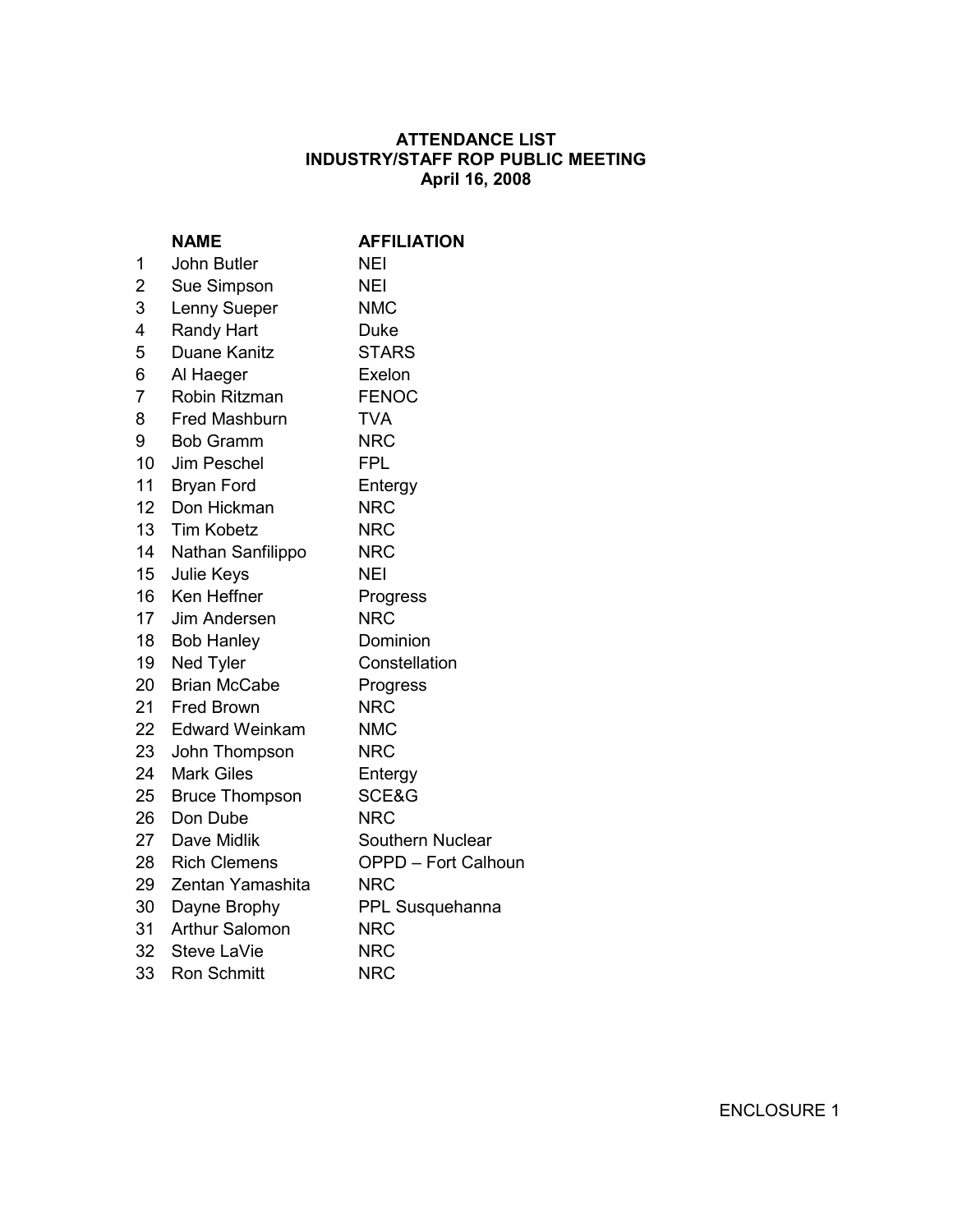# **REACTOR OVERSIGHT PROCESS (ROP) MONTHLY PUBLIC MEETING AGENDA**

April 16, 2008 - 9:00 a.m. - 4:00 p.m. – NRC OWFN Commissioners' Hearing Room

| $9:00 - 9:05$ AM           | Introduction and Purpose of Meeting                                                                                                                                                                                                                                                                                                                                                                            |
|----------------------------|----------------------------------------------------------------------------------------------------------------------------------------------------------------------------------------------------------------------------------------------------------------------------------------------------------------------------------------------------------------------------------------------------------------|
| $9:05 - 9:45$ AM           | Discussion of Performance Assessment Branch Topics<br>1. Safety Culture (assessment status)<br>2. Possible changes to Inspection Manual Chapter (IMC) 0305,<br>"Operating Reactor Assessment Program" - non-safety culture<br>3. Other                                                                                                                                                                         |
| $9:45 - 10:30$ AM          | <b>Reactor Inspection Branch Topics</b><br>1. Regulatory Issue Summary (RIS) 2007-21 (update)<br>2. General topics of interest in the inspection area<br>3. Upcoming EP Temporary Instruction on DEP PI<br>4. Other                                                                                                                                                                                            |
| $10:30 - 10:45$ AM         | Public Input                                                                                                                                                                                                                                                                                                                                                                                                   |
| $10:45 - 12:00 \text{ PM}$ | Discussion of Performance Indicator Topics<br>1. MSPI Unavailability Reviews<br>2. Potential NEI 99-02 guidance changes<br>• MSPI time of discovery<br>• MSPI EDG test failures<br>• Maintenance-induced PMT issues<br>• Environmental unplanned power changes<br>• EP - Counting ERO participation for members in training<br>3. Other                                                                        |
| $12:00 - 1:00$ PM          | Lunch                                                                                                                                                                                                                                                                                                                                                                                                          |
| $1:00 - 2:30$ PM           | Discussion of Open and New PI Frequently Asked Questions (FAQs) -<br>Note topic may be moved before lunch if meeting is ahead of schedule<br>The latest draft FAQs are located on the public web at<br>http://www.nrc.gov/NRR/OVERSIGHT/ASSESS/draft faqs.pdf<br>This list is subject to change the day before the meeting based on<br>availability of new draft FAQs provided by the Nuclear Energy Institute |
| $2:30 - 2:45$ PM           | Public Input                                                                                                                                                                                                                                                                                                                                                                                                   |
| $2:45 - 3:15$ PM           | Continuation Discussion of Open and New PI FAQs                                                                                                                                                                                                                                                                                                                                                                |
| $3:15 - 3:45$ PM           | Future Meeting Dates, ROP Working Group Action List Status, and<br><b>Future Topics</b>                                                                                                                                                                                                                                                                                                                        |
| $3:45 - 4:00$ PM           | Public Input<br>Meeting To Adjourn Following Public Input                                                                                                                                                                                                                                                                                                                                                      |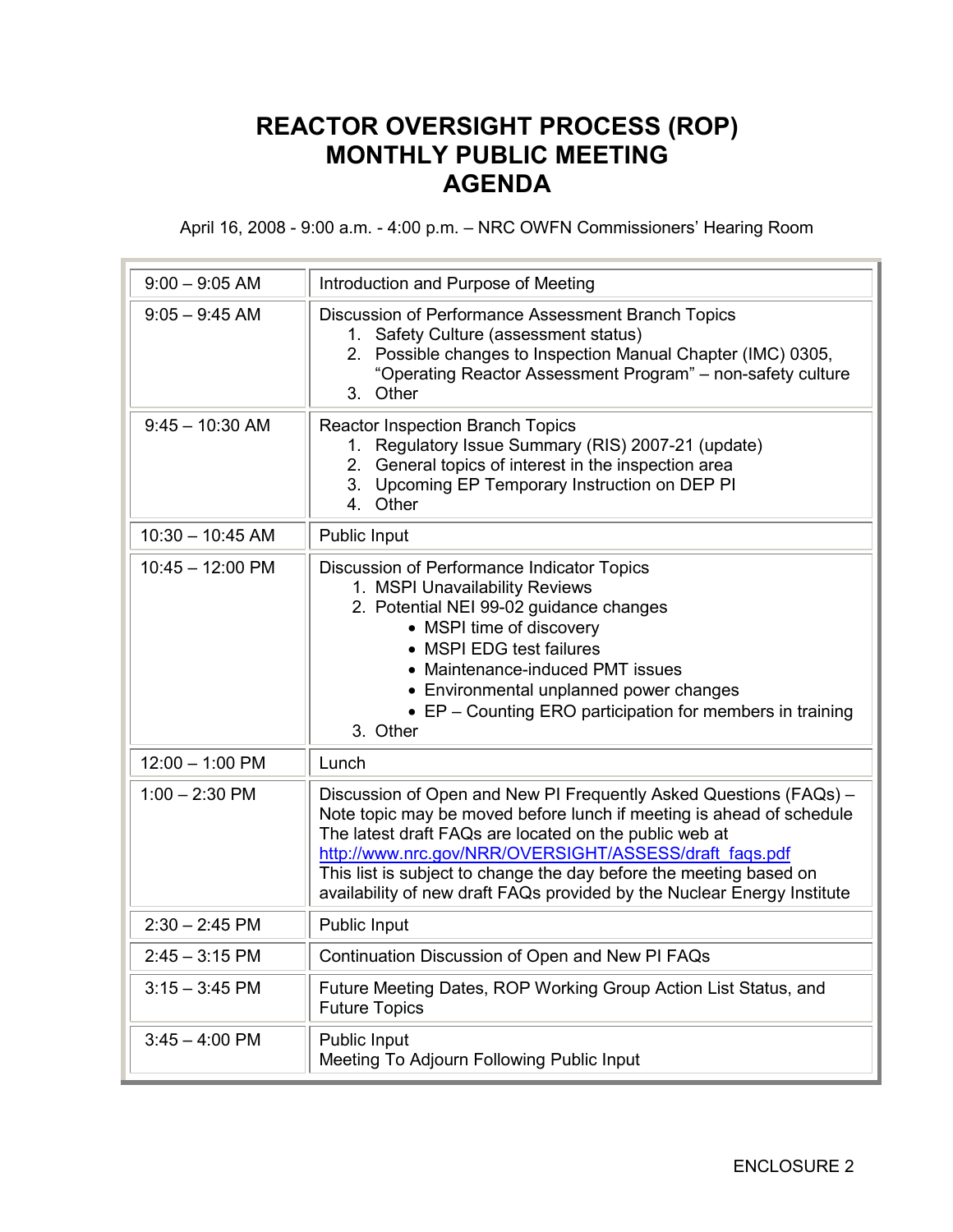## **ATTENDANCE LIST SAFETY CULTURE ROP PUBLIC MEETING April 17, 2008**

|                  | <b>NAME</b>              | <b>AFFILIATION</b>         |
|------------------|--------------------------|----------------------------|
| 1                | John Butler              | NEI                        |
| $\overline{2}$   | Sue Simpson              | <b>NEI</b>                 |
| 3                | Lenny Sueper             | <b>NMC</b>                 |
| 4                | Randy Hart               | <b>Duke</b>                |
| 5                | Duane Kanitz             | <b>STARS</b>               |
| 6                | Al Haeger                | Exelon                     |
| $\overline{7}$   | Robin Ritzman            | <b>FENOC</b>               |
| 8                | <b>Fred Mashburn</b>     | <b>TVA</b>                 |
| 9                | <b>Bob Gramm</b>         | <b>NRC</b>                 |
| 10 <sup>1</sup>  | Jim Peschel              | <b>FPL</b>                 |
| 11               | <b>Bryan Ford</b>        | Entergy                    |
| 12 <sup>12</sup> | <b>Bruce Boger</b>       | <b>NRC</b>                 |
| 13 <sup>7</sup>  | <b>Tim Kobetz</b>        | <b>NRC</b>                 |
| 14               | Nathan Sanfilippo        | <b>NRC</b>                 |
| 15               | Julie Keys               | <b>NEI</b>                 |
|                  | 16 Ken Heffner           | Progress                   |
|                  | 17 Jim Andersen          | <b>NRC</b>                 |
|                  | 18 Bob Hanley            | Dominion                   |
| 19               | Ned Tyler                | Constellation              |
| 20               | <b>Brian McCabe</b>      | <b>Progress Energy</b>     |
|                  | 21 Fred Brown            | <b>NRC</b>                 |
|                  | 22 Edward Weinkam        | <b>NMC</b>                 |
| 23               | John Thompson            | <b>NRC</b>                 |
| 24               | <b>Mark Giles</b>        | Entergy                    |
| 25               | <b>Bruce Thompson</b>    | SCE&G                      |
| 26               | June Cai                 | <b>NRC</b>                 |
|                  | 27 Dave Midlik           | Southern Nuclear           |
|                  | 28 Rich Clemens          | <b>OPPD - Fort Calhoun</b> |
|                  | 29 Zentan Yamashita      | <b>NRC</b>                 |
| 30               | Dayne Brophy             | PPL Susquehanna            |
| 31               | Ann Ramey-Smith          | <b>NRC</b>                 |
| 32               | <b>Robert Pascarelli</b> | <b>NRC</b>                 |
| 33               | David Solorio            | <b>NRC</b>                 |
| 34               | Paul Fleming             | <b>NPPD</b>                |
| 35               | <b>Jeff Reinhart</b>     | <b>INPO</b>                |
| 36               | Lou Larragoite           | Constellation              |
| 37               | Mike Shea                | <b>APS</b>                 |
| 38               | Mark Rendmeyer           | <b>Centrec Corporation</b> |
| 39               | Greag Halnon             | <b>First Energy</b>        |
| 40               | <b>Steve Petzel</b>      | Ameren UE                  |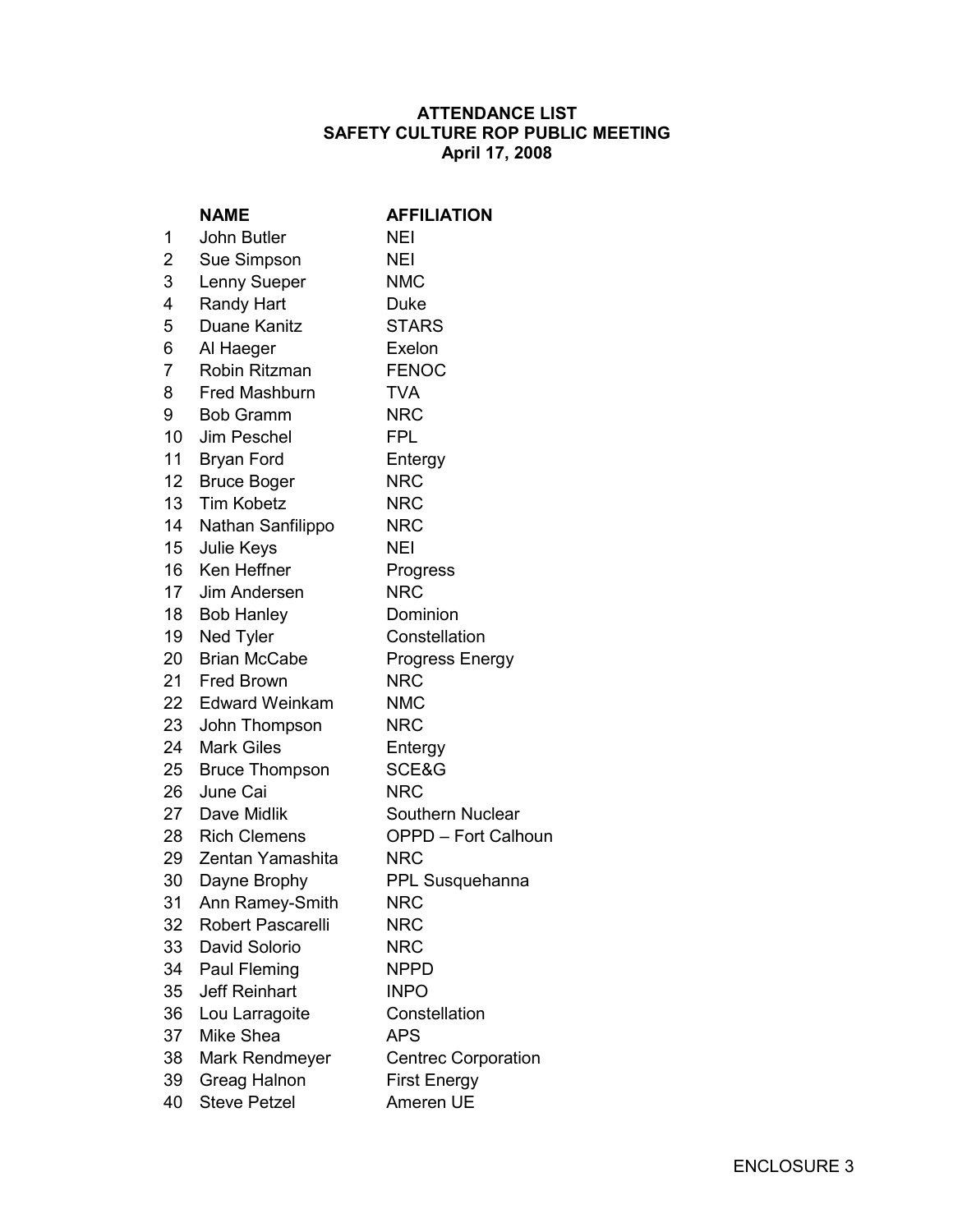| 41 | Jac Goodman          | ITTA, Inc.    |
|----|----------------------|---------------|
| 42 | <b>Tod Moser</b>     | <b>STARS</b>  |
| 43 | Jerry Phifer         | Constellation |
| 44 | <b>Tony Harris</b>   | <b>STARS</b>  |
| 45 | David Lochbaum       | <b>UCS</b>    |
| 46 | David Benyak         | Exelon        |
| 47 | Martin Ruscak        | DNV           |
| 48 | Jamie Mallon         | <b>PSEG</b>   |
| 49 | <b>Patrick Boyle</b> | <b>NRC</b>    |
| 50 | Chuck Thebaud        | Morgan Lewis  |
| 51 | Isabelle Schoenfeld  | <b>NRC</b>    |
| 52 | Constance Perin      | міт           |
|    |                      |               |

53 Diane Sieracki Dominion

54 Time Hope Luminant

55 Howard Levin Synergy

- 56 Tony Pietrangelo NEI
- 57 Deann Raleigh LIS Scientech 58 Bill Nelson DNV
- 59 Pete Wells FPL
- 60 David Allsopp NRC 61 David Desaulniers NRC
- 62 Molly Keefe NRC
- 63 Russ Bell NEI
- 64 Paul Pieringer NRC
- 65 Mike Headrick PSEG
- 66 Jenny Weil McGraw-Hill
- 67 Paul Bonnett NRC 68 Henry Butterworth NRC